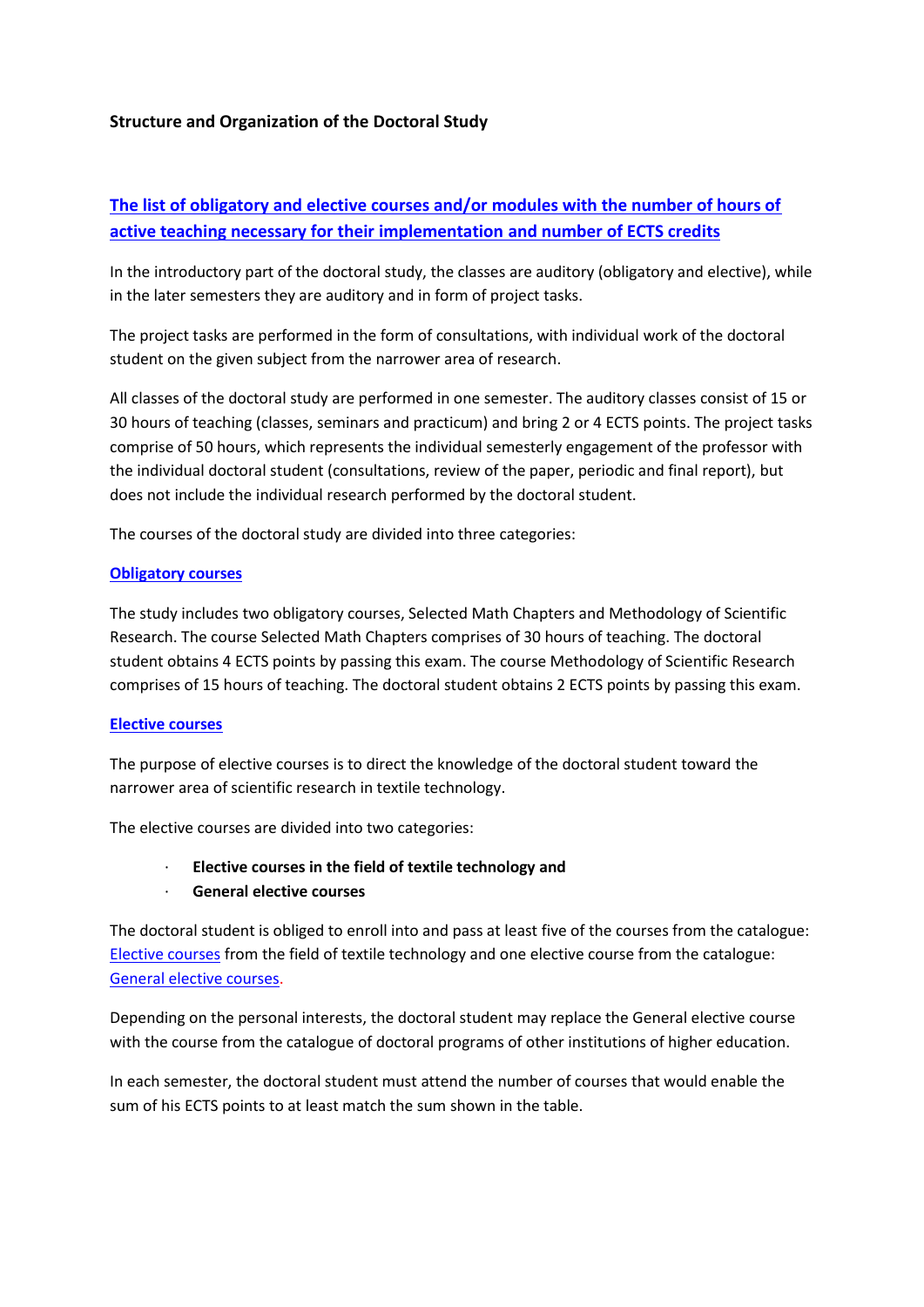### **[Project tasks](http://www.ttf.unizg.hr/index.php?str=518&lang=en)**

The project tasks from the narrower field of research (in third, fourth and fifth semester) are proposed by the professors from the field of current scientific research work. The project tasks are harmonized with the changes in scientific research projects with the approval of the council of the doctoral study. Depending on the persons interests, the doctoral student may, in agreement with the mentor or professor, propose the subject of the project task that is not shown in the [table.](http://www.ttf.unizg.hr/index.php?str=518&lang=en)

The project tasks must be performed with the performed by the doctoral student in the time period determined for the drafting of one project tasks that represents a textile technology project.

## **Obligatory and elective activities (participation in seminars, conferences, roundtables, etc.) and criteria for their expression in ECTS credits**

The plan of the doctoral study shown in table 1 lists the obligatory and elective activities of the doctoral student:

- the doctoral student is obliged to pass two obligatory courses, obtaining 6 ECTS credits.
- Among the offered elective courses in the field of textile technology, the doctoral student is obliged to pass five courses and one of the offered general elective courses, cumulatively obtaining at least 24 ECTS credits.
- Starting from the third semester, the doctoral students will perform three project tasks (one each in the third, fourth and fifth semester), obtaining 18 ECTS points. The doctoral student may select the project tasks from the current areas of scientific research, in agreement with the mentor or professor.

The project task is completed by drafting and presenting the task. The doctoral student drafts at least one project task under the supervision of the mentor, while respect the requirement that the same professor cannot be the holder of all (3) project tasks.

During the doctoral study, the doctoral student is obliged to obtain at least 62 ECTS credits by publishing the research papers that are scored as shown in the [table.](http://www.ttf.unizg.hr/index.php?str=519&lang=en)

The ECTS credits shown apply to published papers authored by up to three authors. For published papers authored by more than three authors, the number of ECTS credits is calculated as follows (75% if there are four authors, 50% if there are 5, 6 or more authors - each per (100/N)%, N=number of authors.

### **Description of each course and/or module**

The description of the courses is in the attachment. The evaluation of the doctoral student's obligations is performed pursuant to the ECTS system. Generally speaking, this means that all obligations of the doctoral student in one semester and evaluated pursuant to the table 1, and that a each obligation, including all activities of the doctoral student related to it, provides him with the number of ECTS credits proportional to its share in the obligations of the doctoral student. Through the selection of the course, the doctoral student may obtain more than 30 ECTS credits, but he/she cannot use this surplus to settle other minimum requirements shown in the table 1.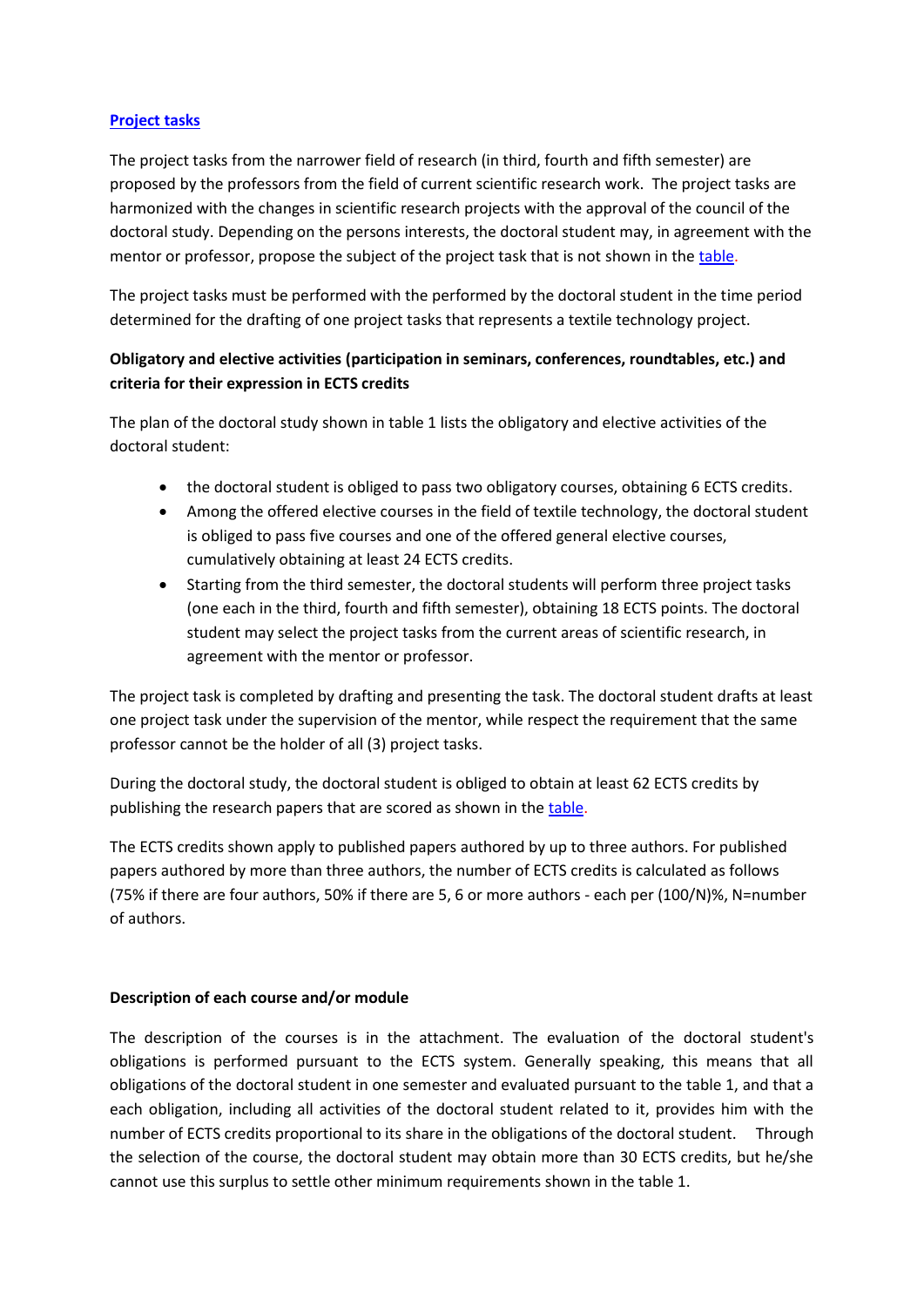The quality and success of the implementation of the curriculum are tracked by the doctoral study council and the council of the Faculty. The doctoral students fill out an anonymous survey for each course after the fulfilment of all obligations related to the course organized by the professor in question, if the number of doctoral students who enrolled to the course is greater than 5.

# **The rhythm of studies and the obligations of the doctoral student. The requirements for advancement through the study, enrolment to the next semester or trimester or the next year of the study, and preconditions for enrolment to a certain course or a group of courses**

To prove the successful fulfilment of study obligations and acquire the right to further study, the doctoral students need to satisfy the minimum requirements for the continuation of the study in the certain phase of study.

The minimum requirements for enrolment into certain semesters are the following:

- The doctoral students are required to regularly participate in all prescribed forms of teaching.
- · The doctoral students may enroll into the next academic year if they fulfilled the obligations from the previous year.
- · To enroll into the third semester, it is required to achieve at least 12 ECTS credits by passing exams.
- · To enroll into the fifth semester, it is required to achieve at least 32 ECTS credits by passing exams and presenting one project task.
- For the presentation of the doctoral thesis, the doctoral student must achieve at least 110 ECTS credits by:
	- passing all 8 courses,
	- completing 3 project tasks and
	- publishing scientific papers in the field of research, of which at least one internationally reviewed scientific paper was published in connection to the doctoral research (in which the doctoral student is the only or one of the main authors of a paper written by at most three authors).

The preconditions for enrolling into a certain course or a group of courses are listed in the description of the course.

The elective courses and project tasks can be partially replaced by participation in national training courses and/or summer/winter schools for doctoral students, with the approval of the doctoral study council. The selection of the training courses is approved by the mentor. The work performed at the national training courses and/or summer schools for doctoral students is performed pursuant to the document issued by the institution attended by the doctoral student.

The document must contain the number of acquired ECTS credits.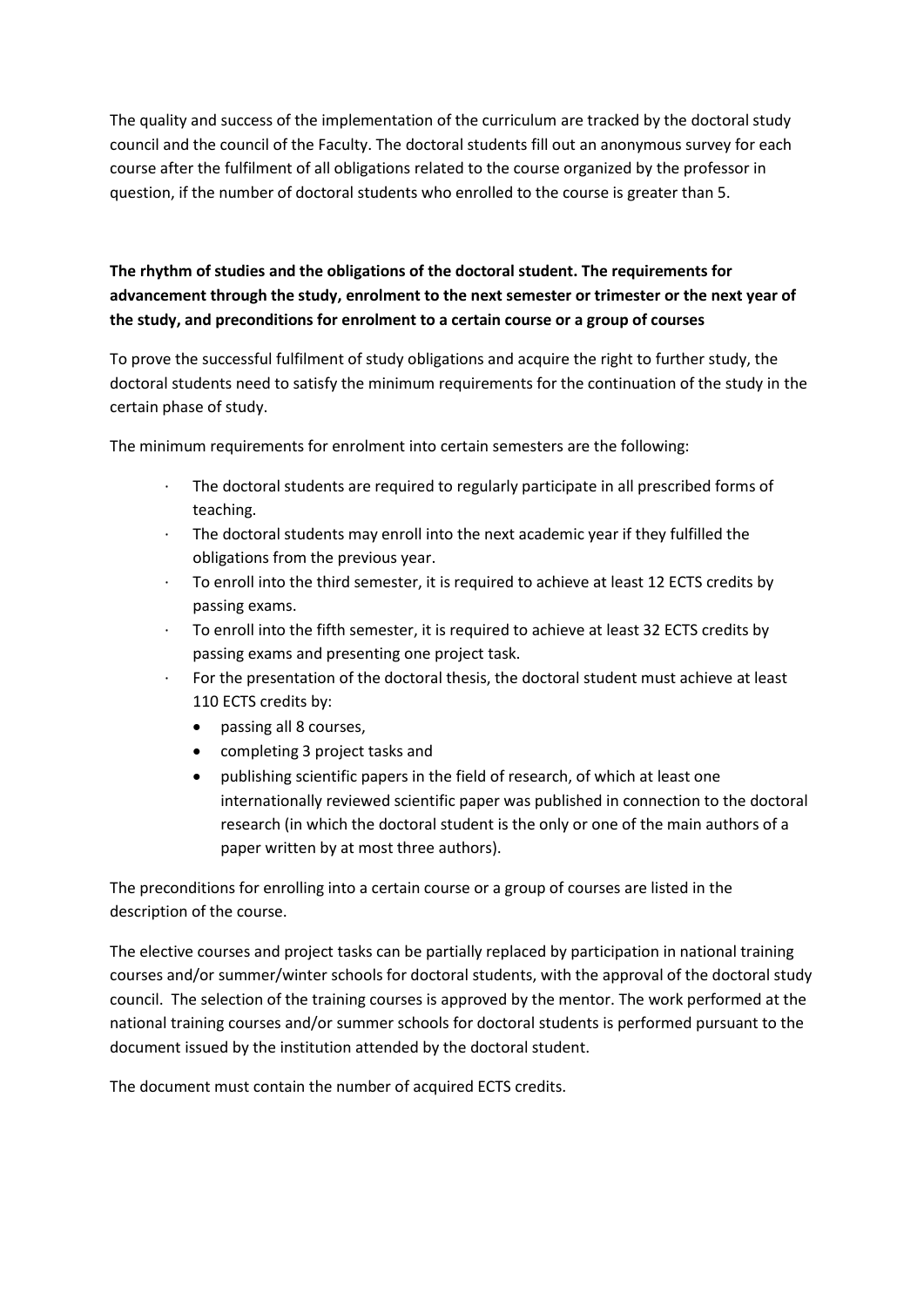## **The system of counseling and study management, manner of approving the selections made by the doctoral student, obligations of study counselors, doctoral thesis mentors and doctoral candidates**

The doctoral study council during the enrolment procedure performs the interview with each applicant, when the requirements necessary for timely completion of the study are defined. During enrolment to the first year of the study, the doctoral study council will appoint a study counselor to the doctoral student, who will help him with work and fulfilment of the plan of obligations (doctoral student's portfolio). During the first year of the doctoral study, the doctoral student proposes the mentor and the subject, and arranges the conditions of working and research financing. The quality of the doctoral student's work is evaluated in the annual evaluation procedure on the form of the University, which is performed by the doctoral study council in the form of a report filed by the doctoral student, with potential presentation of the research.

## **The list of courses and/or modules that the doctoral students may select from other postgraduate doctoral and specialist study programs**

The doctoral student is given the option to enroll, at his/her own volition, into an elective course offered by other doctoral programs at the Faculty of Textile Technology, or one offered by other higher education institutions, in agreement and with the approval of the mentor. Within the minimum requirements of the doctoral study, the doctoral student may enroll to at most one course offered by the doctoral programs of higher education institutions.

# **The manner of completion of the study and requirements for registration of the subject of the doctoral thesis. The procedure and requirements for the evaluation of the doctoral thesis. The manner and requirements for the presentation of the doctoral thesis**

The postgraduate doctoral study for obtaining the Ph.D. title is completed by fulfilling all obligations defined by table 1 and by drafting and publicly presenting the doctoral thesis.

The requirements for the registration and presentation of the doctoral thesis are the following:

- Registering the subject, proposal of the mentor and financing conditions proposed by the doctoral student during the first year.
- The doctoral student initiates the procedure for accepting the subject of the doctoral thesis by submitting the application to the doctoral study council.
- At the proposal of the doctoral study council, the council of the Faculty appoints the Commission for evaluation of the subject and the mentor, consisting of 3 or 5 members.
- The majority of members of the Commission must be the holders of courses at the doctoral study and active researchers in the field of the subject or in related field. At least one member must be not be a professor or employee of the Faculty of Textile Technology. If the subject possesses the elements of interdisciplinarity, then the ratio may be different. The mentor must provide explanation that must be approved by the doctoral study council and council of the Faculty.